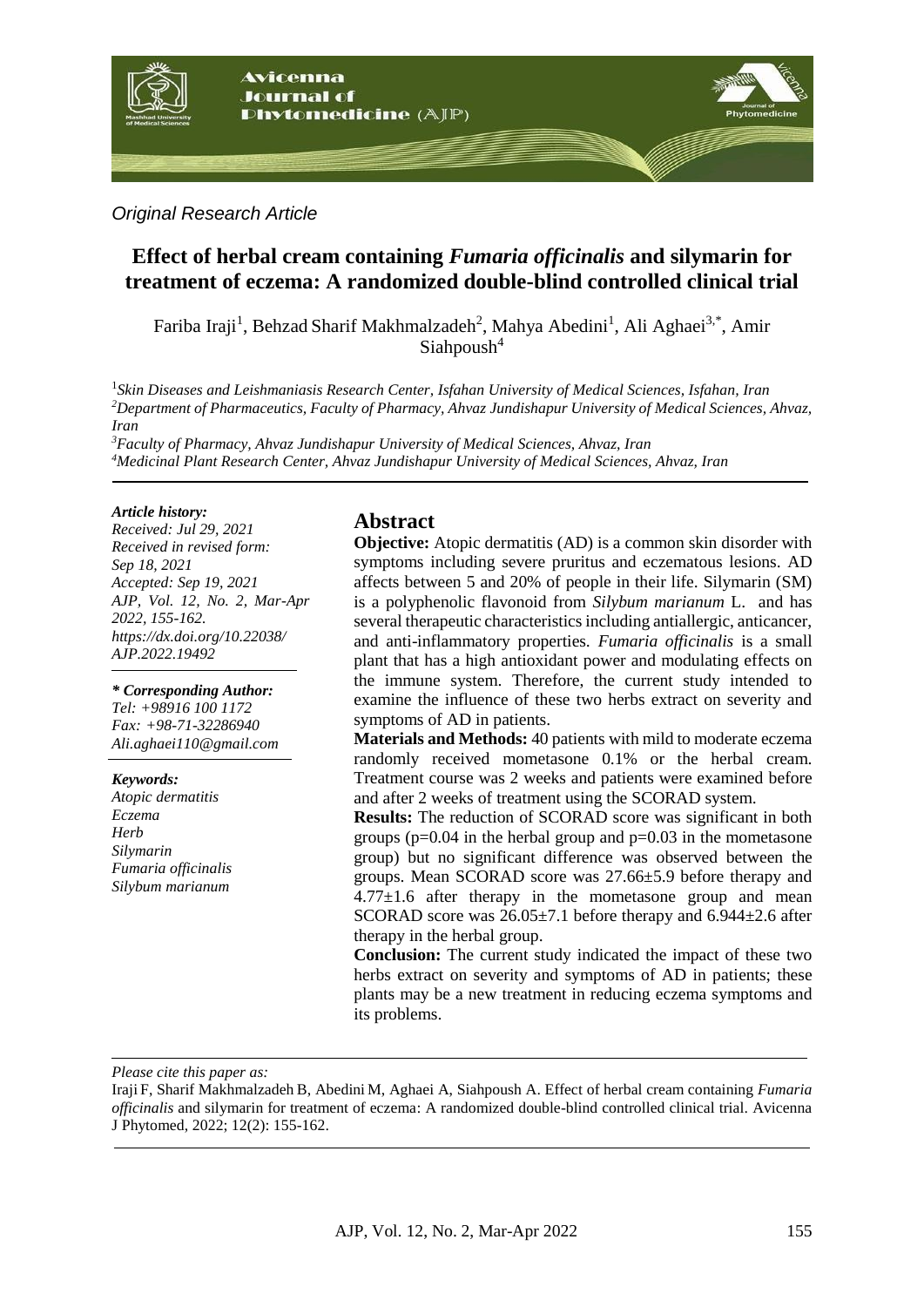# **Introduction**

Atopic dermatitis (AD) is a common skin disorder affects between 5 and 20% of people at some time in their life (Kantor R et al., 2016). Its main symptoms include severe pruritus and eczematous lesions. The main criteria to diagnose AD have been developed by Hannifin and Rajka (1979). These criteria represent the diversified manifestations of this disorder (Kantor R et al., 2016). AD is a complicated disease with several genetic and environmental causes (Vafaei-Nodeh et al., 2020).

Primarily, epidermal barrier plays an important role in preventing this disorder; Nevertheless, several pathways are mentioned, so that its dysfunction increases the risk of AD. Some antigens can stimulate immunological reactions for instance, through affecting T-cells, which causes inflammation of the skin. Nevertheless, the influence of T helper 17 cells is well proven. According to the findings, Interleukin-17 may have a vital role in AD (Bozek et al., 2020). Still no treatment is available for AD. The majority of currently available therapeutic options (e.g. moisturizers) act based on reducing symptoms. Furthermore, for patients that suffer from chronic eczema, long-term application of some therapeutic interventions (e.g. topical and systemic corticosteroids) may cause side effects (Vafaei-Nodeh et al., 2020).

*Silybum marianum* L. (Milk thistle) has been used for a long-time to treat various disorders (Ashtiani et al., 2020). Silymarin is the main compound of the *S. marianum* and it has several benefits (Pickova et al., 2020). Silymarin (SM) is a polyphenolic flavonoid derived from the seeds of this plant and it has several therapeutic characteristics including antiallergic, anticancer, and antihyperglycemic functions(Lu et al., 2020). About 60 to 70% of SM is comprised of flavonolignans; silybin is the major ingredient (50–70% of SM composition). The other important ingredients are isosilybin, silydianin, silychristin, and isosilychristin (VargasMendoza et al., 2020). SM has antiinflammatory properties via NF-kB inhibition. In other words, SM inhibits NFkB stimulation in response to Tumor necrosis factor alfa (TNF-α). This work is done by inhibiting the destruction of IKBa. Two general observed functions of NF-kB include: 1) Producing reactive oxygen species (ROS) production, especially  $H_2O_2$ in places that have reduced antioxidant activity (Montalvo-Jave et al., 2008) and 2) presenting many pro-inflammatory factors such as cytokines, chemokines and enzymes (Banafsche et al., 2001). Silymarin reduces expression of T helper 1 (Th1) and increases expression the Th2 (Min et al., 2007) and can balance inflammatory factors IL-1 and IL-6 and dose-dependently increase IL-10 and IL-4 (Rainone, 2008).

*Fumaria officinalis* (FP), family Papaveraceae (Fumariaceae), is a small plant that is widely available in Eastern-Mediterranean countries. Historically, this plant is used for treating many inflammatory and painful illness (Raafat and El-Zahaby, 2020). It has antibacterial and antioxidant properties, mainly because of isoquinolinic alkaloids compounds (Păltinean et al., 2017). These compounds can be used for patients with minor hepatobiliary dysfunction, gastrointestinal disorders, cancer, and skin problems. FP has polyphenolic compounds like caffeic acid, rosmarinic acid, and apigenin, as well as alkaloids like chelerythrine and fumaritine (Adham et al., 2020). It is estimated that fumaric acid content of FP is nearly 0.93% w/w. Besides, it contains fumaric acid esters (FAEs). It is welldocumented that FAEs can be used to treat psoriasis. The curative characteristics of FAEs are due to down regulation of type І cytokines secretion by T-helper lymphocytes, which means reduced secretion of interferon gamma (IFN-Y). It is reported that FAEs contain immunomodulatory properties such as inhibiting growth of T lymphocyte (Jowkar et al., 2011).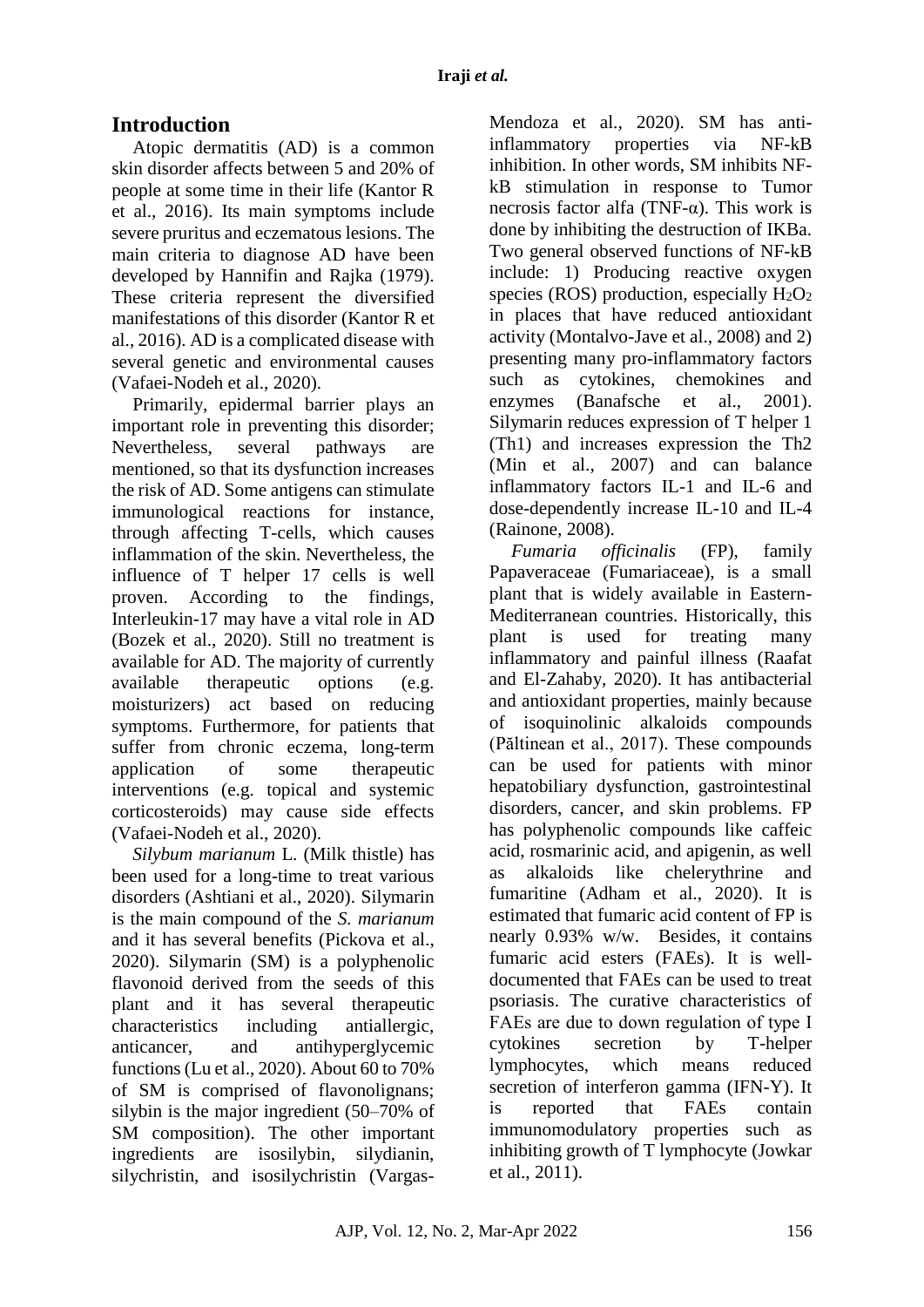The aim of this study was to assess silymarin and *F. officinalis* combination as a therapeutic option for AD. Due to the high antioxidant power and these modulating effects on the immune system, these plants may be a new treatment in reducing the AD symptoms and its problems. Therefore, the current study intended to examine the impact of these two herbs extract on severity and symptoms of AD in patients.

## **Materials and Methods Study design and population**

This research is a double‐blind controlled, parallel-group clinical trial on subjects with mild to moderate Eczema. The research protocols were confirmed by the Iranian Registry of Clinical Trials (IRCT20181026041466N5).

According to previous trials, the sample size was calculated using 46-med-classic software and according to the following formula (n =  $(S12 + S22)$ ) (Z1-a/2 + Z1-B  $2/(\overline{X}1 - \overline{X}2)$ , considering the 95% confidence level and 80% test power, 20 patients in the intervention group and 20 patients in the control group were considered. (Bauer et al., 2011; Thouvenin et al., 2018; Sheehan et al., 1995) 40 subjects with mild to moderate eczema were investigated. The objectives of the study were explained to all participants before obtaining their written consent. Randomization was performed in individualized, block with statistical software. For randomization, the permuted block randomization was used with quadruple blocks produced by using the online site (www.sealedenvelope.com). The randomization list was available to the researcher and given to the participants, according to the order of the herbal cream (intervention group) or the mometasone 0.1% cream (control group). The blinding of the study was done in a way that the labels of the medicine containers were labeled by the researcher, so patients and physician were not aware of the used

content. The data was given to the data analyzer by code A and B.

Inclusion criteria: 1) All patients showing manifestation of eczema in a bilateral distribution. 2) All ages, both sexes, and different degrees of severity (mild, mild to moderate, and moderate) of eczema as assessed by the SCORAD index were included. 3) Patients received no topical or systemic treatment for at least 3 months before starting the study. 4) Written consent was obtained from all patients who participated in the present study.

## **Medicines preparation**

*Fumaria officinalis* was purchased from reputable sources. After confirmation by a pharmacognosist, plants were powdered. Extraction was done using maceration method with ethanol 70 for 48 hr at room temperature following filtration. The freeze-drying method was used to remove the solvent and give a bulk dry powder. Silymarin was purchased from Iranian Institute of Medicinal Plants, Karaj, Iran.

To prepare the herbal cream, components of oil phase including liquid paraffin, stearic acid, and cetyl alcohol were melted at about 60℃ and mixed with aqueous phase including water, Propylen glycol herbal extract, methyl paraben, glycerin, Tween 80.

The 0.1% mometasone cream (Megacort®, Kishmedipharm co, Iran) from the Iranian pharmaceutical market was used for the control group.

# **Clinical trial**

In this trial, 40 patients referred to Sedighe tahere clinic of Isfahan, Iran, from 2020-10-06 to 2021-01-19 were randomly divided into two groups. Their information was recorded and they received a packet containing mometasone or the herbal cream. The treatment course was 2 weeks and patients were examined before and after 2 weeks for effect of medicine on SCORAD score and adverse effects such as erythema, irritation, itching, light sensitivity, intolerance to the drug, and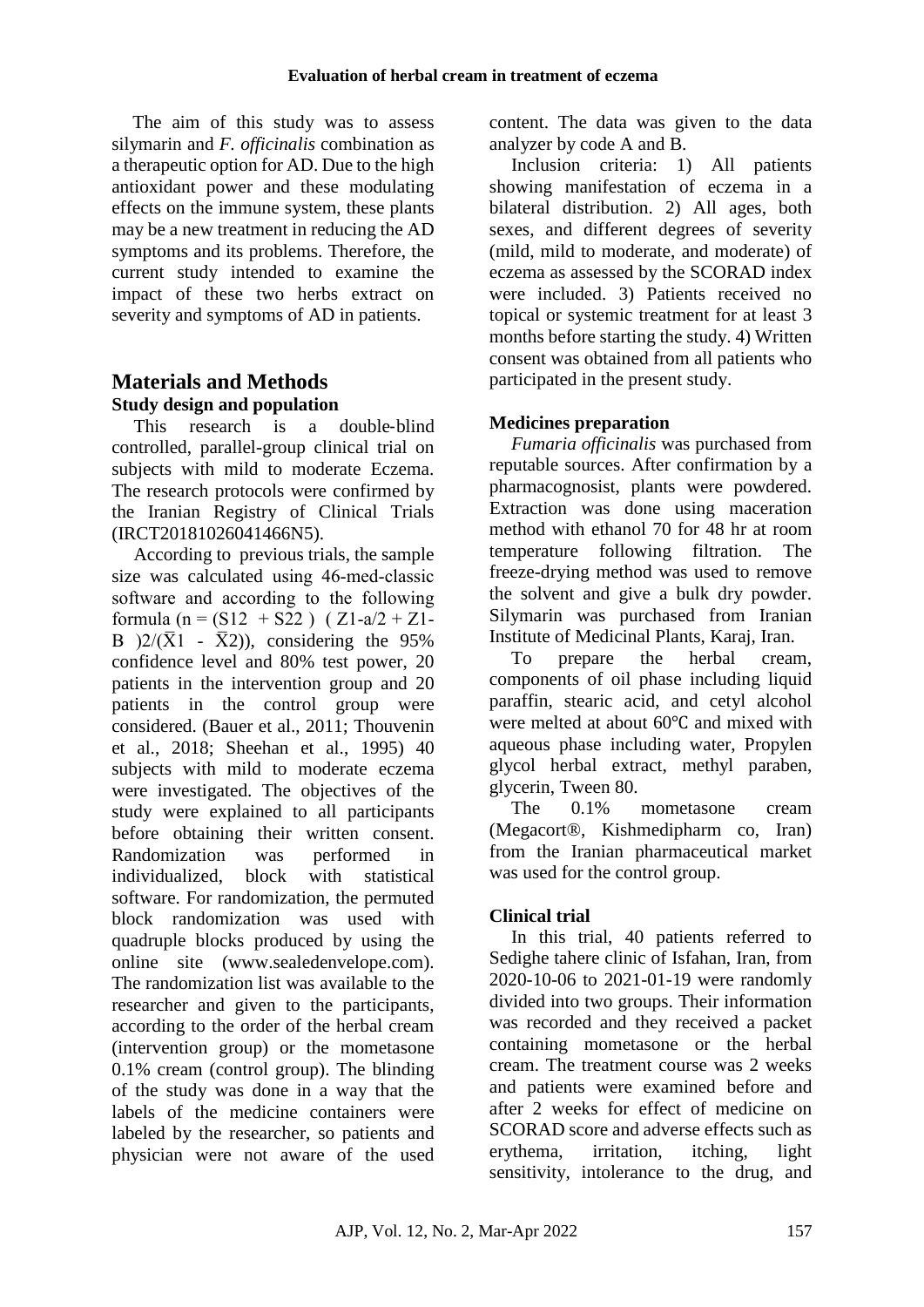other possible complications. After 2 weeks of treatment and follow up, clinical improvement outcomes and possible complications were examined by the physician. Application instruction was explained to patients. Participants were asked to softly wash their faces with confirmed cleanser and warm water, then gently patting their faces dry and then, apply the creams two times daily for 2 weeks.

#### **Tests and evaluations Measurement indices**

The European Task Force on Atopic Dermatitis (ETFAD) has developed the SCORAD (Scoring AD) index to create a consensus on assessment methods for AD (Oranje et al., 2007). To measure the extent of AD, the rule of nines is applied on a front ⁄back drawing of the patient's inflammatory lesions. The extent can be graded 0–100. The intensity part of the SCORAD index consists of six items: erythema, edema excoriations, lichenification, oozing ⁄crusts and dryness. Each item can be graded on a scale of 0–3. The subjective items include daily pruritus and sleeplessness. Both subjective items can be graded on a 10 cm visual analogue scale. The maximum subjective score is 20. All items should be filled out in the SCORAD evaluation form. The SCORAD index formula is:  $A/5 + 7B/2$ +C. In this formula A is defined as the extent  $(0-100)$ , B is defined as the intensity  $(0-18)$  and C is defined as the subjective symptoms (0–20). The maximum SCORAD score is 103 (Oranje et al., 2007).

### **Statistical analysis**

Descriptive statistics such as frequency distribution, mean and standard deviation were used, and the Shapiro-Wilk test was used to investigate data normality. The twosample independent T-test and chi-square test were used to compare the homogeneity of demographic characteristics and the severity of main variables between intervention and control groups in the baseline. The mean changes in measured variables were applied using statistical One-way Repeated measures ANOVA in order to evaluate the intra- and inter-group effects. All analyses were done with alpha less than 0.05 and 95% confidence interval to determine the significance level.

## **Results**

In the present study, 40 patients with mild to moderate eczema were studied; among them, 31 were female and 9 were male. Two patients in the group receiving the herbal cream and 1 in the mometasone cream group were excluded due to allergy and two others (one in each group) were excluded due to the lack of proper use of drug and personal issues. Finally, 35 participants completed the study. No significant differences were observed between two groups for sex and age (p>0.05). Table 1 presents patients' demographic characteristics and Figure 1 shows the flowchart of the study.

| Table 1. Patients' demographic information |  |  |
|--------------------------------------------|--|--|
|--------------------------------------------|--|--|

|        |           | Herbal group | Mometasone group |
|--------|-----------|--------------|------------------|
| Gender | Male      | 5(12.5%)     | $4(10\%)$        |
|        | Female    | 15 (37.5%)   | $16(40\%)$       |
| Age    | Under 20  | 2(5%)        | 2(5%)            |
|        | $20-40$   | 12 (30%)     | 10(25%)          |
|        | Over $40$ | 6(15%)       | $8(20\%)$        |

The reduction of SCORAD score was significant in both groups. It was  $(p=0.04)$ in the herbal group and  $(p=0.03)$  in the mometasone group. Mean SCORAD score was  $27.66\pm5.9$  before therapy and  $4.77\pm1.6$ after therapy in the mometasone group and mean SCORAD score was 26.05±7.1 before therapy and  $6.944\pm2.6$  after therapy in the herbal group. By use of independent T-test, no statistically significant improvement was observed in SCORAD score in the mometasone group compared with the herbal group. Table 2 presents the results of examination of the mometasone and herbal cream groups based on the type and number of lesions assessed by the physician.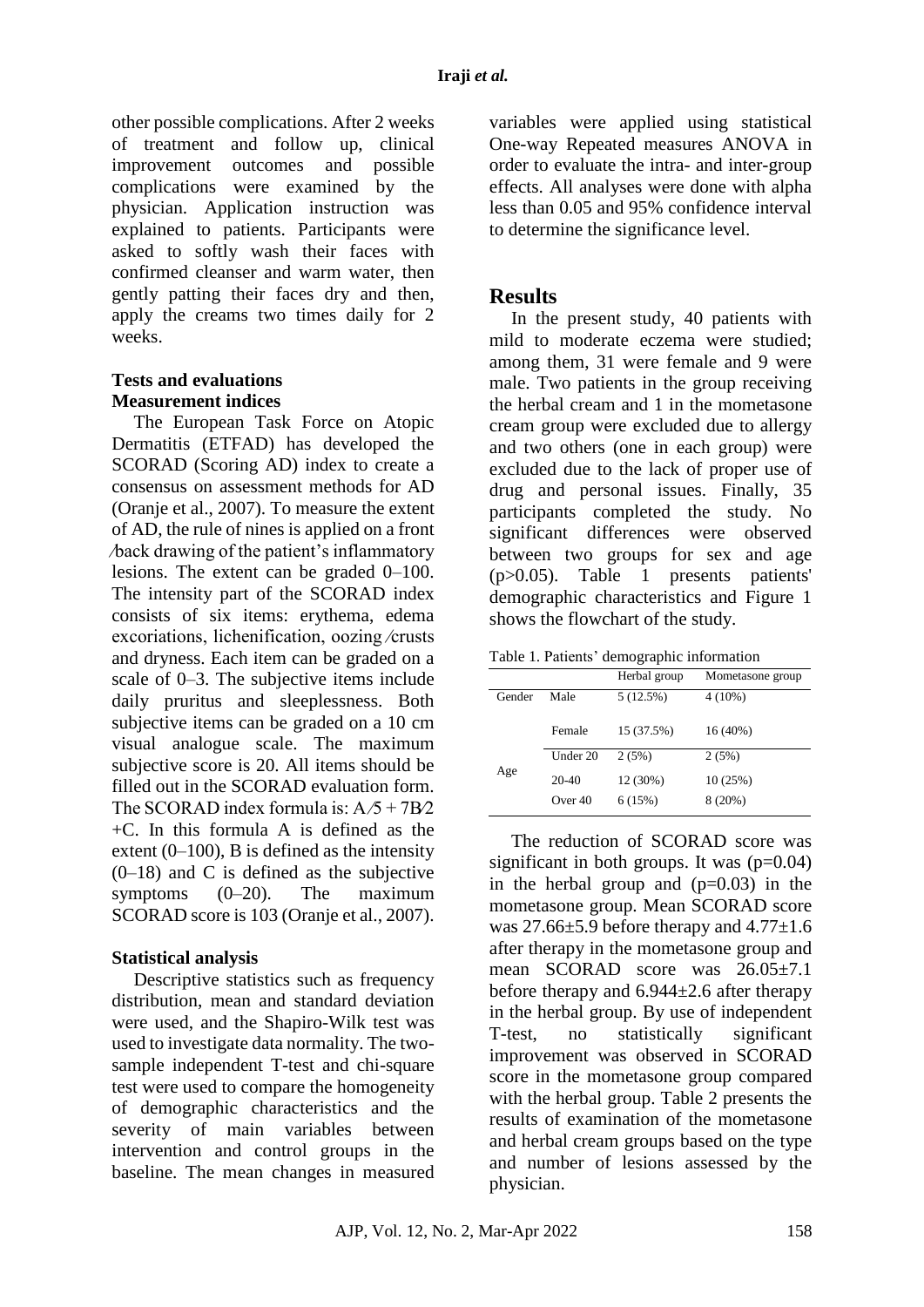#### **Evaluation of herbal cream in treatment of eczema**



Figure 1. Flowchart of the study

Table 2. Comparison of scales during the treatment

| Type of<br>medicine            | Mometasone                 |                  |                   |                | Herbal cream               |                  |                  | Comparison<br>between two groups |                                    |
|--------------------------------|----------------------------|------------------|-------------------|----------------|----------------------------|------------------|------------------|----------------------------------|------------------------------------|
| Item<br>(score)                | <b>Before</b><br>treatment | After<br>2 weeks | After<br>4 weeks  | Change<br>(% ) | <b>Before</b><br>treatment | After<br>2 weeks | After<br>4 weeks | Change<br>(% )                   | Mometasone (%)<br>Herbal cream (%) |
| Erythema<br>$(0-3)$            | $1.391 \pm 0.43$           | $0.347 \pm 0.07$ | $0.181 \pm 0.016$ | 40.31          | $1.8 \pm 0.37$             | $0.6 \pm 0.21$   | $0.444 \pm 0.12$ | 45.18                            | $-4.86$                            |
| Edema<br>$(0-3)$               | $0.782 \pm 0.21$           | $0.130 \pm 0.04$ | $\theta$          | 26.08          | $0.6 \pm 0.14$             | $0.4 \pm 0.13$   | $0.333 \pm 0.10$ | 8.88                             | 17.19                              |
| Oozing<br>$(0-3)$              | $0.347 \pm 0.08$           | $0.130\pm0.05$   | $0.454 \pm 0.17$  | 10.07          | $0.1 \pm 0.02$             | $\mathbf{0}$     | $\mathbf{0}$     | 3.33                             | 6.74                               |
| <b>Dryness</b><br>$(0-3)$      | $2.217 \pm 0.47$           | $0.782 \pm 0.21$ | $0.5 \pm 0.25$    | 57.24          | $2 \pm 0.58$               | $0.7 \pm 0.19$   | $0.555 \pm 0.17$ | 48.14                            | 9.09                               |
| Lichenifi<br>cation<br>$(0-3)$ | $0.652 \pm 0.14$           | $0.173 \pm 0.04$ | $0.455 \pm 0.15$  | 20.22          | $0.1 \pm 0.02$             | $0.1 \pm 0.03$   | $0.1 \pm 0.04$   | $\overline{0}$                   | 20.59                              |
| Pruritus<br>$(0-10)$           | $5.304 \pm 2.1$            | $0.861 \pm 0.34$ | $0.130 \pm 0.37$  | 46.22          | $4.5 \pm 1.38$             | $1.7 + 0.47$     | $1.222 \pm 0.35$ | 32.77                            | 13.44                              |
| <b>SCORA</b><br>D<br>$(0-103)$ | $27.666 \pm 5.9$           | $8.230 \pm 1.95$ | $4.777 \pm 1.6$   | 22.88          | $26.05 \pm 7.1$            | $9.23 \pm 2.24$  | $6.944 \pm 2.6$  | 18.54                            | 3.67                               |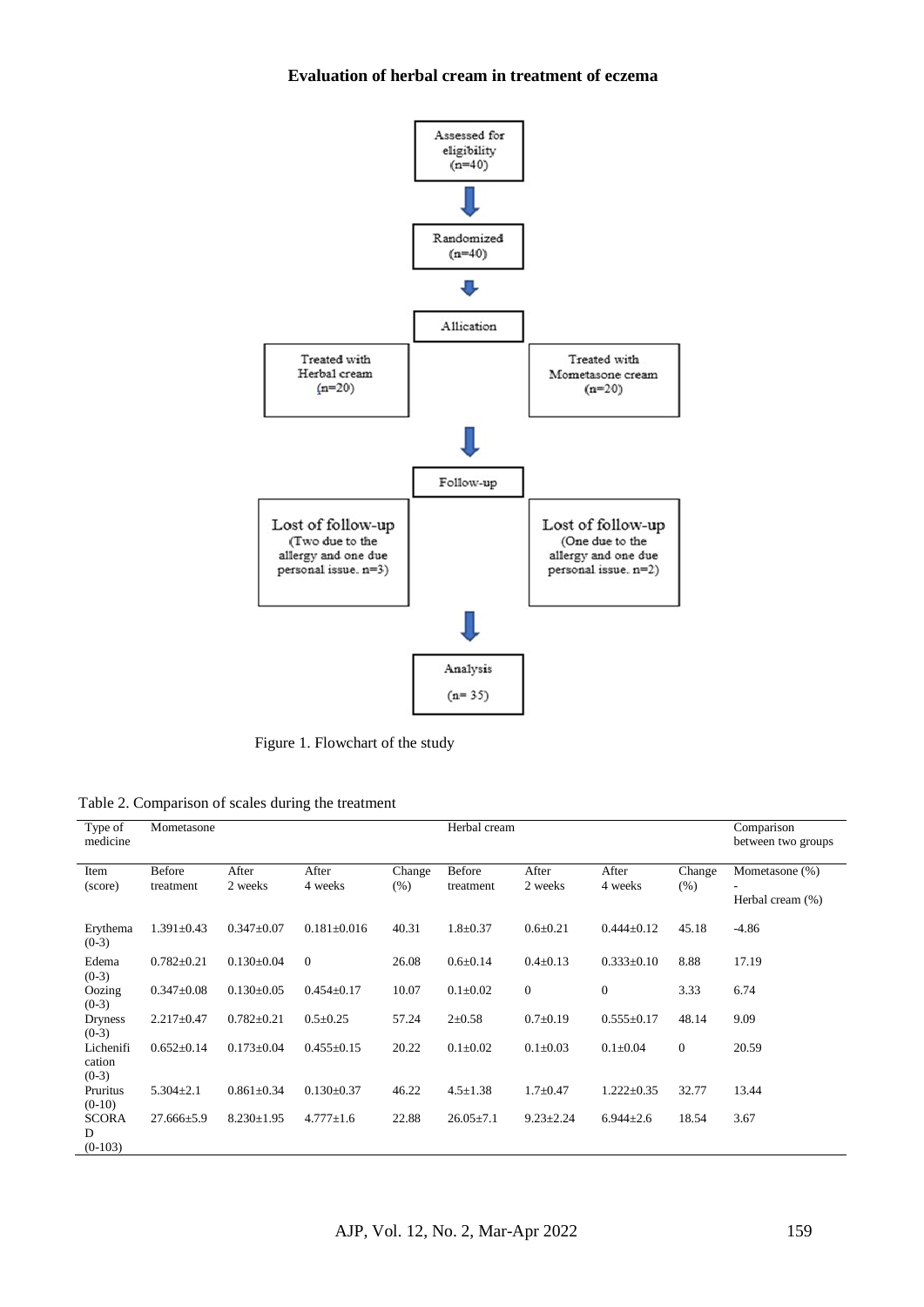## **Discussion**

AD is a persistent, relapsing inflammatory skin disorder. Its main symptoms include pruritus, erythema, edema, and inflammatory eczematous eruptions (Lorz et al., 2020b). Its prevalence is 15-30% in children and 10% in adults. However, these rates are increasing. Through reducing the selfesteem or disturbing the sleep pattern, AD may cause significant changes in the life of patients (Psomadakis et al., 2019). Several factors are reported to contribute to development of AD, e.g. family history, impaired skin barrier function, poor immune system, and environmental parameters (Lorz et al., 2020b). Moreover, this disease may result in an imbalance between T helper cells 1 and 2. In AD, the predominant cell type is T helper 2; therefore, cytokines secreted by these cells  $(i.e.$  interleukin  $(IL)-4$ , IL-5, and IL-13) have an increased concentration in patients with AD, which has a significant impact on developing allergic responses. IL-5 causes eosinophil recruitment, while IL-4 and IL-13 are associated with antimicrobial peptides inhibition; enhanced concentration of IL-4 and IL-13 indicates the development of intensified skin inflammation. Moreover, IL-4 creates a positive feedback on T helper 2 cells (Lorz et al., 2020a). To treat AD, based on the etiology and the severity of presentations, techniques like preventive strategies, topical anti-inflammatory treatment, and phototherapy can be applied. Use of steroidal ointment is the most common way of AD management. Nevertheless, prolonged use of steroids is associated with negative consequences like acne, steroid rosacea, and atrophy. However, in those who do not respond to steroid therapy, the probability of relapse is high (Lee et al., 2020). Although the prevalence of AD is high, but no effective treatment is developed for this disease (Vafaei-Nodeh et al., 2020). According to the literature, it can be concluded that silymarin and *F. officinalis* are associated with promising healing and restorative characteristics (Vrba et al., 2020). Antioxidant and antiinflammatory properties of SM are wellestablished. It is reported that its antioxidant properties enhance the concentration of glutathione (Hamidian et al., 2020). Besides, it inhibits lipid peroxidation. In several countries, this substance is known as LegalonTM and HepatronTM (Hamidian et al., 2020). Zhao and colleagues found that silymarin has various influences on the skin (Zhao et al., 2000). Moreover, it was reported that SM prevents ultraviolet-B-stimulated skin injury (Gazak et al., 2007). Also, SM has a positive influence on healing wounds and skin burns caused by anti-inflammatory and antioxidant properties (Toklu et al., 2007). Furthermore, Han and colleagues, using an animal model, reported that SM could cause a suppressive impact on chemicallystimulated irritant contact dermatitis. Also, it was established that SM can prevent the expression of cytokines and infiltration of neutrophils; hence, it poses a significant impact on preventing and treating cutaneous inflammatory disorders (Han et al., 2007).

*F. officinalis* (FO) has an especial position in the Asian traditional medicine (Raafat et al., 2020). The efficacy and safety of FAEs are well proven. Dimethyl fumarate, the most important compound of FAEs, is a potent stimulator of T lymphocyte apoptosis (Jowkar et al., 2011). FAEs are potential therapeutic interventions for those who suffer from recalcitrant granulomatous skin diseases and it mediated by similar immunomodulatory pathways as in psoriasis (Litjens et al., 2006). Jowkar et al. (2014) investigated the effectiveness of topical fumaric acid 5% cream twice daily in comparison to triamcinolone 0.1% cream twice daily in 92 subjects. The results show that fumaric acid 5% can affect treating erythema. Although other symptoms improved with fumaric acid, but its effects were not better than triamcinolone 0.1%. Effect of triamcinolone 0.1% was better in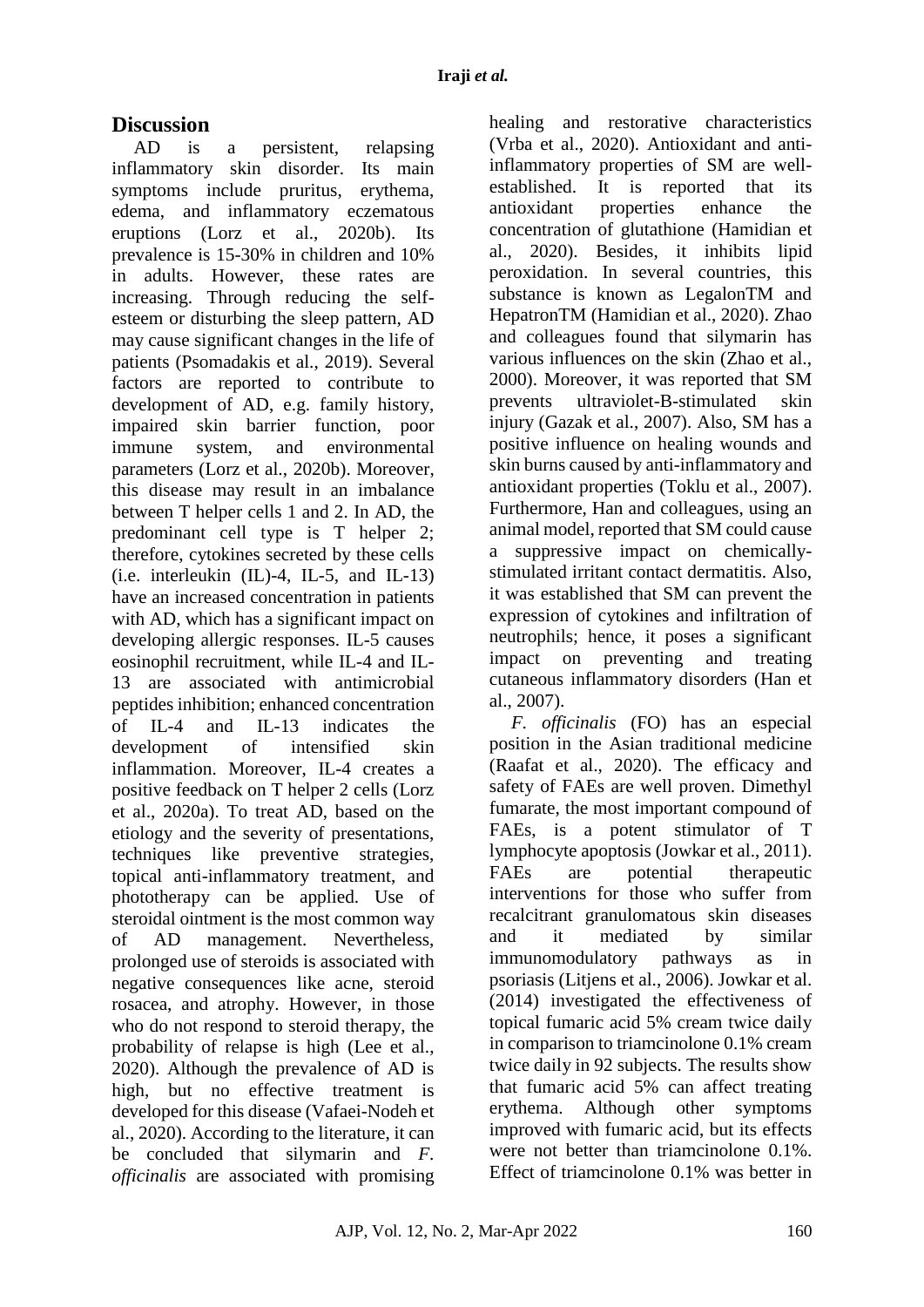decreasing excoriation, lichenification, edema, and eczema area and severity index (EASI) score (Jowkar et al., 2014).

This study indicated that combination of SM and FO extract can improve severity and symptoms of AD in patients and may be a new treatment in reducing eczema symptoms and its problems. Further studies are needed to introduce a product containing of SM and FO extract to pharmaceutical market as a good and new medicine for treatment of eczema with good effect and low adverse effect.

### **Acknowledgment**

Authors are thankful to Ahvaz Jundishapur University of Medical Sciences and Sedighe tahere clinic of Isfahan for supporting this study.

### **Conflicts of interest**

The authors have declared that there is no conflict of interest.

## **References**

- Adham AN, Naqishbandi AM, Efferth T. 2021. Cytotoxicity and apoptosis induction by Fumaria officinalis extracts in leukemia and multiple myeloma cell lines. J Ethnopharmacol, 10: 113458.
- Ashtiani HRA, Dadgar A, Akaberi M. 2020. Improvement of cell proliferation and antioxidant activity of silymarin in hair follicles dermal papillae isolated from the human scalp: comparison with vitamin C effects. Int J Trichology, 12: 168-175.
- Banafsche R, Gunther L, Nefflen JU, Moutsiou S, Knolle PA, Herfarth C, Klar E. 2001. NFkappa B antisense oligonucleotides reduce leukocyteendothelial interaction in hepatic ischemiareperfusion. Transplant Proc, 33: 3726-3727.
- Bauer A, Lange N, Matterne U, Meurer M, Braeutigam M, Diepgen TL. 2011. Efficacy of pimecrolimus 1% cream in the long-term management of atopic hand dermatitis. A double-blind RCT. J Dtsch Dermatol Ges, 10: 426-433.
- Bozek A, Zajac M, Krupka M. 2020. Atopic dermatitis and psoriasis as overlapping syndromes. Mediators Inflamm, 2020:

7527859.

- Gazak R, Walterova D, Kren V. 2007. Silybin and silymarin – new and emerging applications in medicine. Curr Med Chem, 14: 315–338.
- Hamidian G, Mirdar S, Raee P, Asghari K, Jarrahi M. 2020. Silymarin protects the structure of kidney in the neonatal rats exposed to maternal cadmium toxicity: A stereological study. Vet Res Forum, 11: 143-152.
- Han MH, Yoon WK, Lee H, Han SB, Lee K, Park SK, Yang KH, Kim HM, Kang JS. 2007. Topical application of silymarin reduces chemical-induced irritant contact dermatitis in BALB/c mice. Int Immunopharmacol, 7: 1651-1658.
- Jowkar F, Jamshidzadeh A, Mirzadeh Yazdi A, Pasalar M. 2011. The effects of fumaria parviflora L extract on chronic hand eczema: a randomized double-blind placebo controlled clinical trial. Iran Red Crescent Med J, 13: 824-828.
- Jowkar F, Saki N, Mokhtarpour A, Reza Saki M. 2014. Comparison of fumaric acid 5% cream versus triamcinolone 0.1% cream in the treatment of hand eczema. Acta Medica Iranica, 52: 528‐531.
- Kantor R, Thyssen JP, Paller AS, Silverberg JI. 2016. Atopic dermatitis, atopic eczema, or eczema? A systematic review, metaanalysis, and recommendation for uniform use of 'atopic dermatitis'. Allergy, 71: 1480- 1485.
- Lee JH, Jo EH, Jung JY, Kim YE, Son MJ, Kang SJ, Yang GJ, Shim YH, Park MC. 2020. Efficacy and safety of socheongryong-tang among atopic dermatitis patients with respiratory disorders: A double-blinded, randomized, placebo-controlled clinical trial. Front Pharmacol, 11: 597885.
- Litjens NH, Rademaker M, Ravensbergen B, Thio HB, van Dissel JT, Nibbering PH. 2006. Effects of monomethylfumarate on dendritic cell differentiation. Br J Dermatol, 154: 211-217.
- Lorz LR, Kim D, Kim MY, Cho JY. 2020. Panax ginseng-derived fraction BIOGF1K reduces atopic dermatitis responses via suppression of mitogen-activated protein kinase signaling pathway. J Ginseng Res, 44: 453-460.
- Lorz LR, Kim MY, Cho JY. 2020. Medicinal potential of Panax ginseng and its